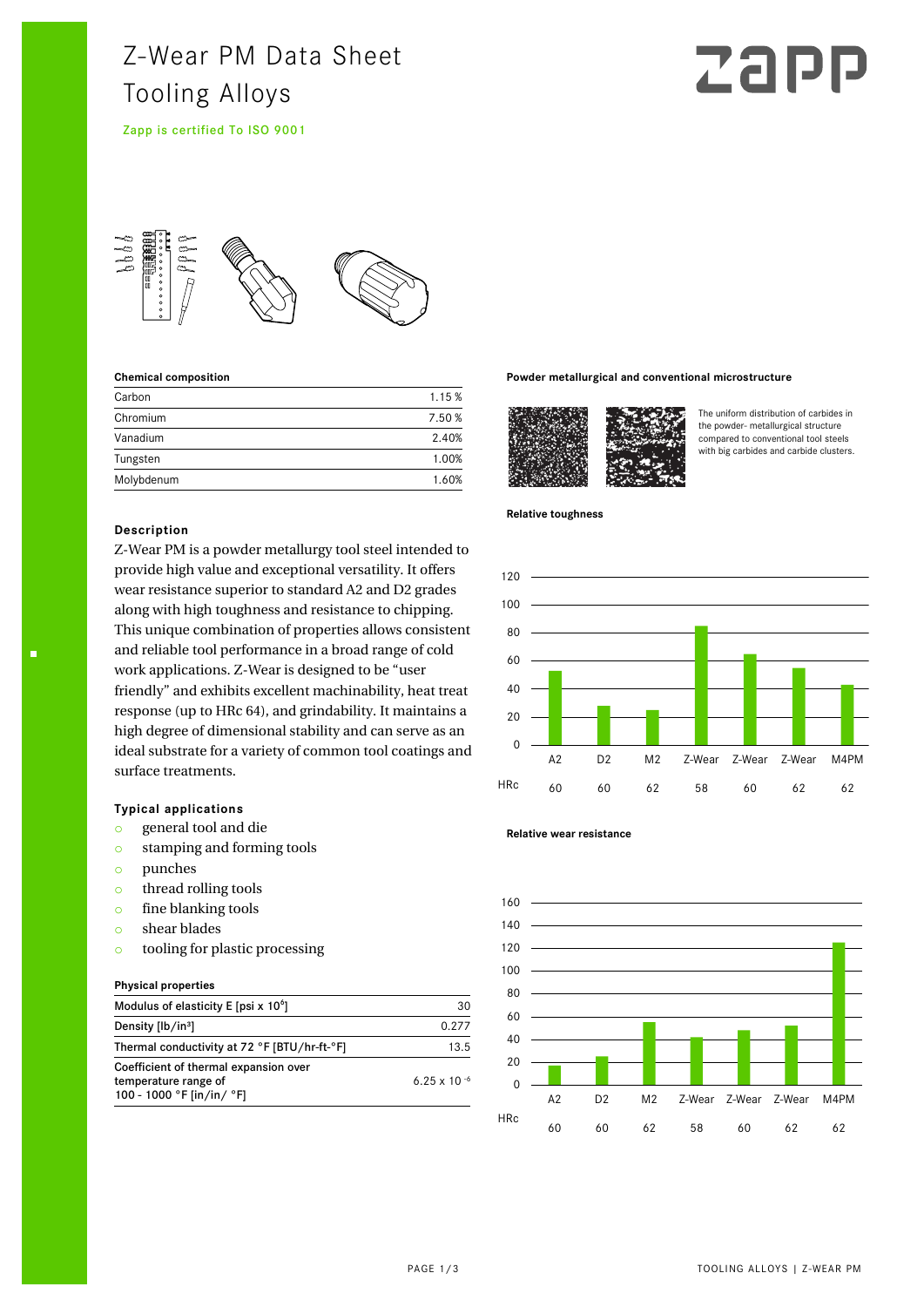#### **Thermal Processing**

# **Annealing**

Heat uniformly in a protective atmosphere (or vacuum) to 1600°F (870°C) and soak for 2 hours. Slow cool 30°F (15°C) per hour until 1000°F (540°C). Parts can then be cooled in air or furnace as desired. Hardness expected is BHN 225-248.

# **Stress relieving (soft)**

Heat uniformly to 1100-1300°F (595-700°C), soak for 2 hours, and cool in air or furnace.

## **Hardening**

Vacuum, salt, or protective atmosphere methods are generally used. Care must be taken to prevent decarburization.

#### **Preheat**

Heat to 1500-1550°F (810-845°C) until temperature is equalized. Additional preheat steps including 1200- 1250°F (620-650°C) and at 1700-1750°F (930-955°C) are suggested when using programmed control during vacuum processing.

#### **Austenitizing**

Temperatures in the range of 1850°F (1010°C) to 2050°F (1120°C) are commonly used with the specific temperature and soak time determined by the hardness required. Higher hardening temperatures will provide maximum wear resistance and hardness while temperatures lower in the range will provide increased toughness. Refer to chart for further information.

# **Quenching**

Methods include use of high pressure gas (minimum 4 bar preferred), salt bath, or oil. Quench rate from the hardening temperature range down to 1300°F (700°C) is critical to the development of optimum structure and properties. Part temperature can then be equalized at 1000-1100°F (540-595°C) after which cooling can continue to below 150°F (66°C) or "hand warm". Step quenching in this manner will help to minimize distortion in larger section sizes.

# **Tempering**

Tempering should be performed immediately after quenching. Temperatures in the range of 1000°F (540°C) to 1050°F (595°C) are generally used depending on the hardness required. Heat uniformly to the selected temperature and soak for 2 hours. Double tempering is absolutely necessary while triple tempering is recommended when hardening at 1950°F (1093°C) and over. Tempering temperatures of less than 1000°F (540°C) should not be used, and care must be taken to cool parts fully to room temperature between each temper.

#### **Tempering diagram**



#### **Heat treatment instructions**

| 1st preheating | $1200 - 1250$ °F                       |  |
|----------------|----------------------------------------|--|
| 2nd preheating | $1500 - 1550$ °F                       |  |
| Hardening      | as specified in table                  |  |
| Tempering      | 2 x each 2 hours as specified in table |  |
|                |                                        |  |

Preferred quench method is high pressure inert gas (minimum 4 bar) or molten salt at 1025°F.

| <b>Required hardness</b><br><b>HRc</b> | Austenit-<br>izing soak<br>temp $[°F]$ | Austenit-<br>izing soak<br>time [Min]* | Tempering<br>tempera-<br>ture[ $\degree$ F]** |
|----------------------------------------|----------------------------------------|----------------------------------------|-----------------------------------------------|
| 57-59                                  | 1900                                   | 45                                     | 1000                                          |
| 58-60                                  | 1950                                   | 30                                     | 1015                                          |
| $59 - 61$                              | 1950                                   | 30                                     | 1000                                          |
| $60 - 62$                              | 1975                                   | 25                                     | 1000                                          |
| $61 - 63$                              | 2000                                   | 20                                     | 1000                                          |
| $62 - 64$                              | 2050                                   | 15                                     | 1000                                          |
|                                        |                                        |                                        |                                               |

\*Process variation and part section size can affect results. Soak times should be based on actual part temperatures. Use of load thermocouples is highly recommended during batch processing.

\*\*An increase in tempering temperature by 15°F can be used to reduce hardness 1 to 2 points HRc. Tempering temperatures less than 1000°F should not be used.